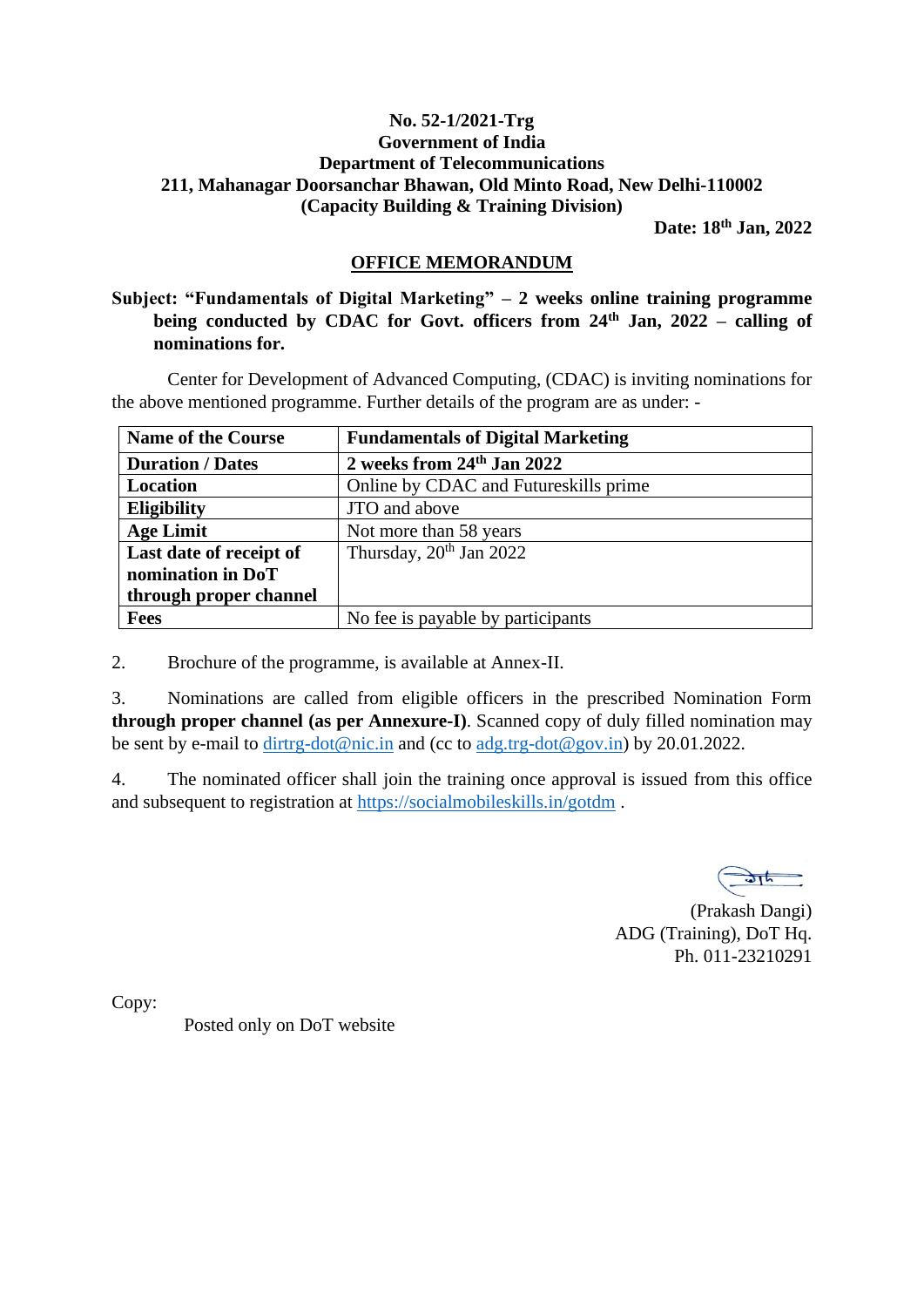# **Proforma for sending Nomination**

#### **A. Details of training program**

| Name of the         | <b>Fundamentals of Digital Marketing</b>   |
|---------------------|--------------------------------------------|
| Course              |                                            |
| <b>Duration:</b>    | 2 weeks from $24th$ Jan $2022$ (3 hrs/day) |
| Location            | Online                                     |
| <b>Conducted by</b> | CDAC and Futureskills prime                |

### **B. Details of officer being nominated**

| Name of officer                 |  |
|---------------------------------|--|
| <b>Designation &amp; Office</b> |  |
| <b>Staff No.</b>                |  |
| Date of birth                   |  |
| <b>Email ID</b>                 |  |
| <b>Phone number</b>             |  |
| (Office & mobile)               |  |
| <b>Office Address</b>           |  |

(Name & Signature of the officer)

Date: Place:

## **C. Details of controlling officer**

| Name of controlling officer     |  |
|---------------------------------|--|
| <b>Designation &amp; Office</b> |  |
| <b>Email ID</b>                 |  |
| <b>Staff No.</b>                |  |
| Phone number (Office $\&$       |  |
| mobile)                         |  |
| <b>Office Address</b>           |  |

(Name & Signature of the controlling officer)

Date: Place: